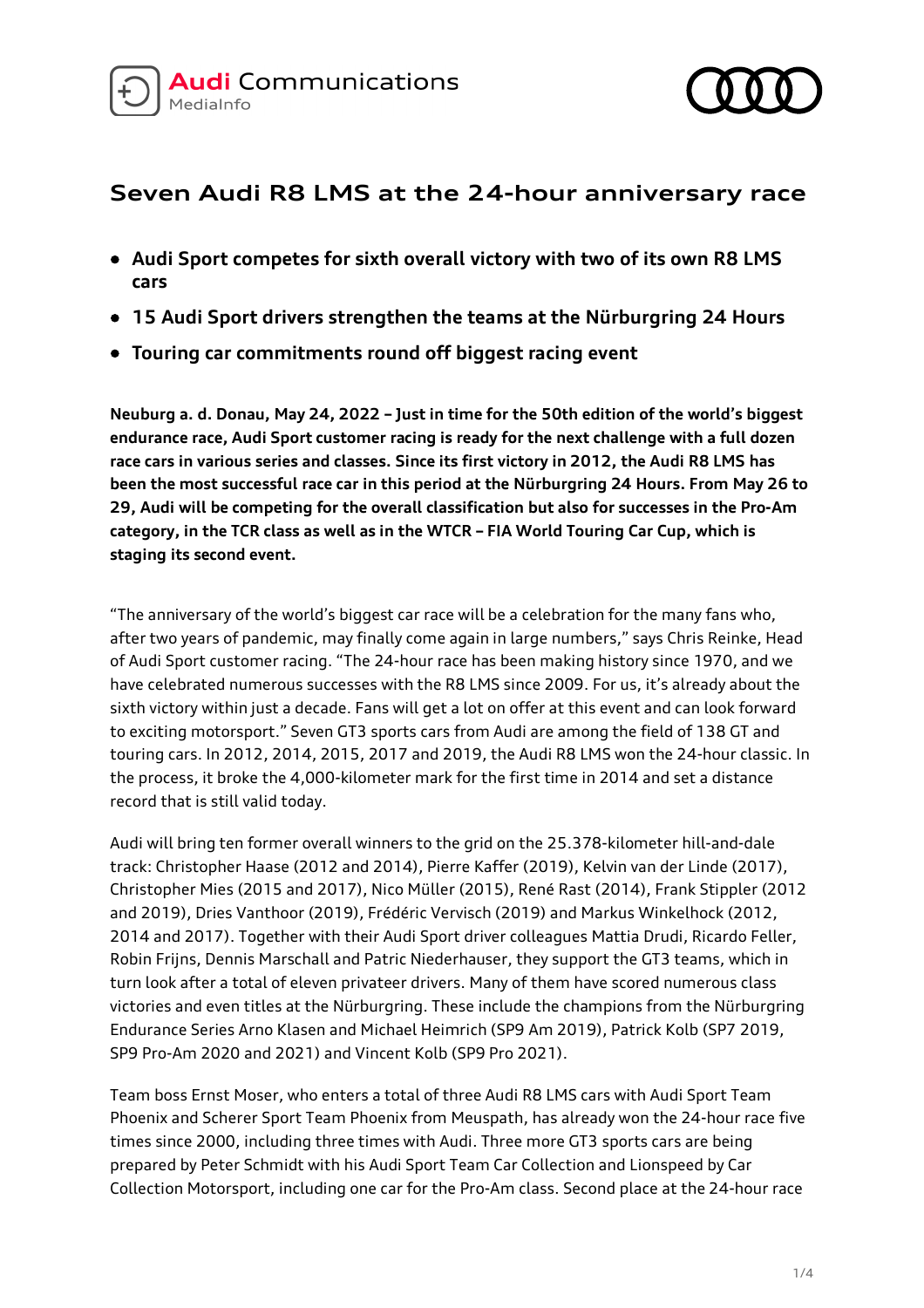



in 2020 that was open to the very end was the best result so far for the team from Walluf, in addition to class titles at the Nürburgring. Team Twin Busch by équipe vitesse of Jil and Andreas Herbst is based in Ingelheim, has been at home on the Nordschleife for a long time and has also already clinched class titles there. For the first time, it will contest the 24-hour race with an R8 LMS in the Pro-Am classification with its regular drivers Michael Heimrich and Arno Klasen. The private driver squad is complemented by Elia Erhart, the overall winner of two 12-hour races and one 24-hour race since last November, and his proven driving partner, Audi Sport driver Pierre Kaffer.

The many touring car fans in the Eifel region can also look forward to the most beautiful weekend of the year. Max Kruse Racing will be taking on the six competitors in the traditionally fiercely contested TCR class of the endurance race for the first time with an Audi RS 3 LMS. In the supporting program, the WTCR – FIA Touring Car World Cup also offers two already traditionally action-packed sprint races: In the course of just three laps each, all the decisions will be made there. Long-time partner Comtoyou Racing is preparing four Audi RS 3 LMS for the second World Cup round. Audi Sport drivers Nathanaël Berthon and Gilles Magnus, last year's best privateer in the series, will face the WTCR competition together with privateers Mehdi Bennani and Tom Coronel.

In addition, Audi Sport is committed to the 24-hour race with a total of 15 other models. The two Audi R8 LMS cars that clinched the first and the most recent victory to date in 2012 and 2019 can be admired on Wednesday at the Adenauer Racing Day and subsequently in the ring°boulevard. And with nine Audi A6 Avant, one S6 Avant, two Audi R8 and one Audi RS e-tron GT, the organizers and race organizers are once again well motorized. Audi is providing the Official Cars at the world's biggest racing festival for the 21st time in a row. Audi will have a comprehensive coverage of the event on its social media channels and on audi-mediacenter.com. While Eurosport broadcasts the FIA WTCR, the German TV station NITRO accompanies the top qualifying and the 24-hour race live and in full length. With a total broadcast time of 27 hours starting at 1:40 p.m. on Saturday, the Cologne-based network is attempting to set a new world record for the longest TV broadcast.

## **The drivers and teams at the Nürburgring**

#### **Scherer Sport Team Phoenix**

Audi R8 LMS #5 Ricardo Feller/Kelvin van der Linde/Vincent Kolb/Frank Stippler Audi R8 LMS #16 Michele Beretta/Kuba Giermaziak/Kim-Luis Schramm/Markus Winkelhock

#### **Twin Busch by équipe vitesse**

Audi R8 LMS #11 Elia Erhart/Michael Heimrich/Pierre Kaffer/Arno Klasen

#### **Audi Sport Team Phoenix**

Audi R8 LMS #15 Robin Frijns/Kelvin van der Linde/Dries Vanthoor/Frédéric Vervisch